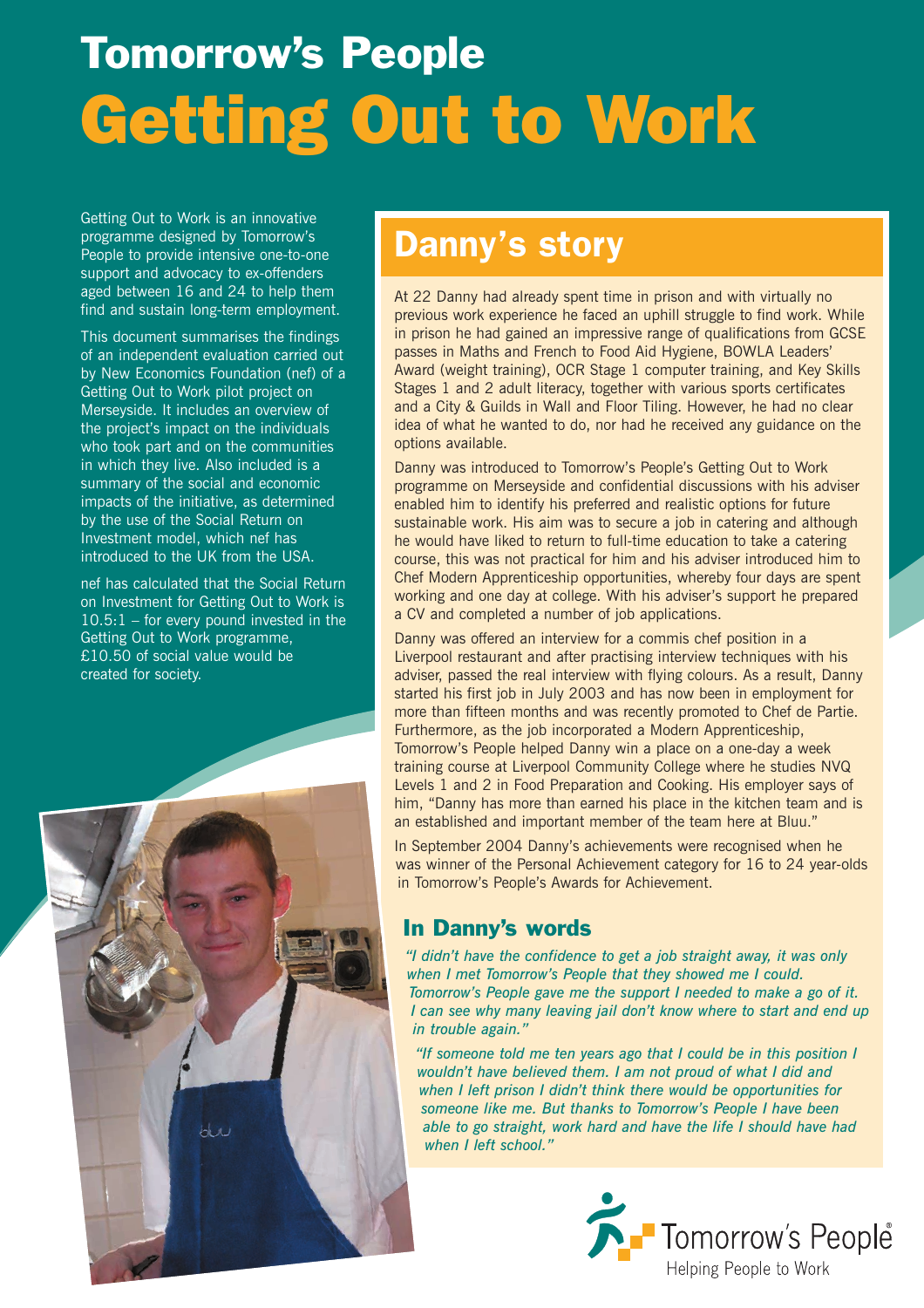#### **Background**

Tomorrow's People's Getting Out to Work pilot programme was launched on Merseyside in July 2003. The programme is supported by the European Social Fund, Diageo Great Britain and the National Probation Service – Merseyside.

The economic and social conditions prevailing on Merseyside, particularly for young people facing the challenge of finding employment and keeping their lives on track after time in prison, made the region a good testing ground for the pilot programme. In 2003 Merseyside continued to suffer some of the highest deprivation and unemployment rates in the country. In April 2003, at the start of the Getting Out to Work programme, unemployment across Merseyside was 7.7% versus 5.2% in North West England and 5.1% nationally. Out of a total 118 wards across Merseyside, 19% were in the top 1% of the most deprived in England, while 43% were in the top 5%.

#### The Getting Out to Work Programme

Getting Out to Work is designed to help 16-24 year-old male and female ex-offenders break the vicious cycle of re-offending and find long-term employment. It focuses on helping individuals to overcome their personal barriers towards employment and other related factors causing them to re-offend, such as drug and alcohol misuse, poor basic skills, low self-esteem, motivation to work and problems with debt and housing.

The emphasis is on providing tailored, one-to-one intensive support at every stage of an individual's rehabilitation, from a detailed assessment of their capabilities and training needs (incorporated within an Individual Action Plan), to practical help with preparing for interviews, job placement and postemployment aftercare support and employer liaison. When other problems arise for a client – for example with housing, debt or drug or alcohol abuse, Tomorrow's People introduces other agencies to provide targeted, specialist support.

There are six key stages to the Getting Out to Work programme:

| <b>Offender</b><br>assessment          | Programme candidates are identified through a network of partners, including Probation Service,<br>prisons' pre-release schemes, NACRO, New Deal initiatives and self-referral.                                                                                                                                                                                                                                                                                                                                                                                                                                                                                                                                                                              |
|----------------------------------------|--------------------------------------------------------------------------------------------------------------------------------------------------------------------------------------------------------------------------------------------------------------------------------------------------------------------------------------------------------------------------------------------------------------------------------------------------------------------------------------------------------------------------------------------------------------------------------------------------------------------------------------------------------------------------------------------------------------------------------------------------------------|
| <b>Issues identification</b>           | A Getting Out to Work adviser meets with each candidate to assess the individual's personal barriers<br>to employment. The adviser seeks to identify all related factors, such as drug and alcohol misuse,<br>poor communication skills, low self-esteem and financial problems.                                                                                                                                                                                                                                                                                                                                                                                                                                                                             |
| <b>Action planning and</b><br>advocacy | Based on the individual's issues assessment, the Getting Out to Work adviser develops a personal<br>action plan that identifies what support programmes are needed to make practical changes. The<br>adviser then works one-to-one with the individual to ensure the action plan is followed, and to<br>advocate on behalf of the individual, organising his/her job search, training or any specialist support.                                                                                                                                                                                                                                                                                                                                             |
| <b>Job placement</b>                   | The Getting Out to Work adviser identifies potential employers, contacts them on behalf of the<br>individual, and 'sells' the individual to the employer. The adviser explains the individual's<br>circumstances and ensures ongoing contact and support from Getting Out to Work for the first twelve<br>months of employment. Aftercare will also continue beyond the initial twelve months should the<br>client feel in need of support. The adviser also works closely with the individual, doing whatever is<br>necessary to help them get and keep the job. This can include helping with the mode of dress for<br>interviews, accompanying the individual to interviews, and accompanying the individual to the door<br>on his/her first day of work. |
| After care (post<br>employment)        | During the first week of employment the Getting Out to Work adviser makes separate contact with<br>the employer and employee, daily if necessary, to ensure any initial problems are addressed quickly.<br>In weeks two through to four the adviser makes contact twice weekly; in months two and three, once<br>weekly; and in months three through to six, as frequently as required.                                                                                                                                                                                                                                                                                                                                                                      |
| <b>Monitoring and</b><br>tracking      | The Getting Out to Work adviser continues to track and monitor the individual in sustained<br>employment up to one year after leaving the programme.                                                                                                                                                                                                                                                                                                                                                                                                                                                                                                                                                                                                         |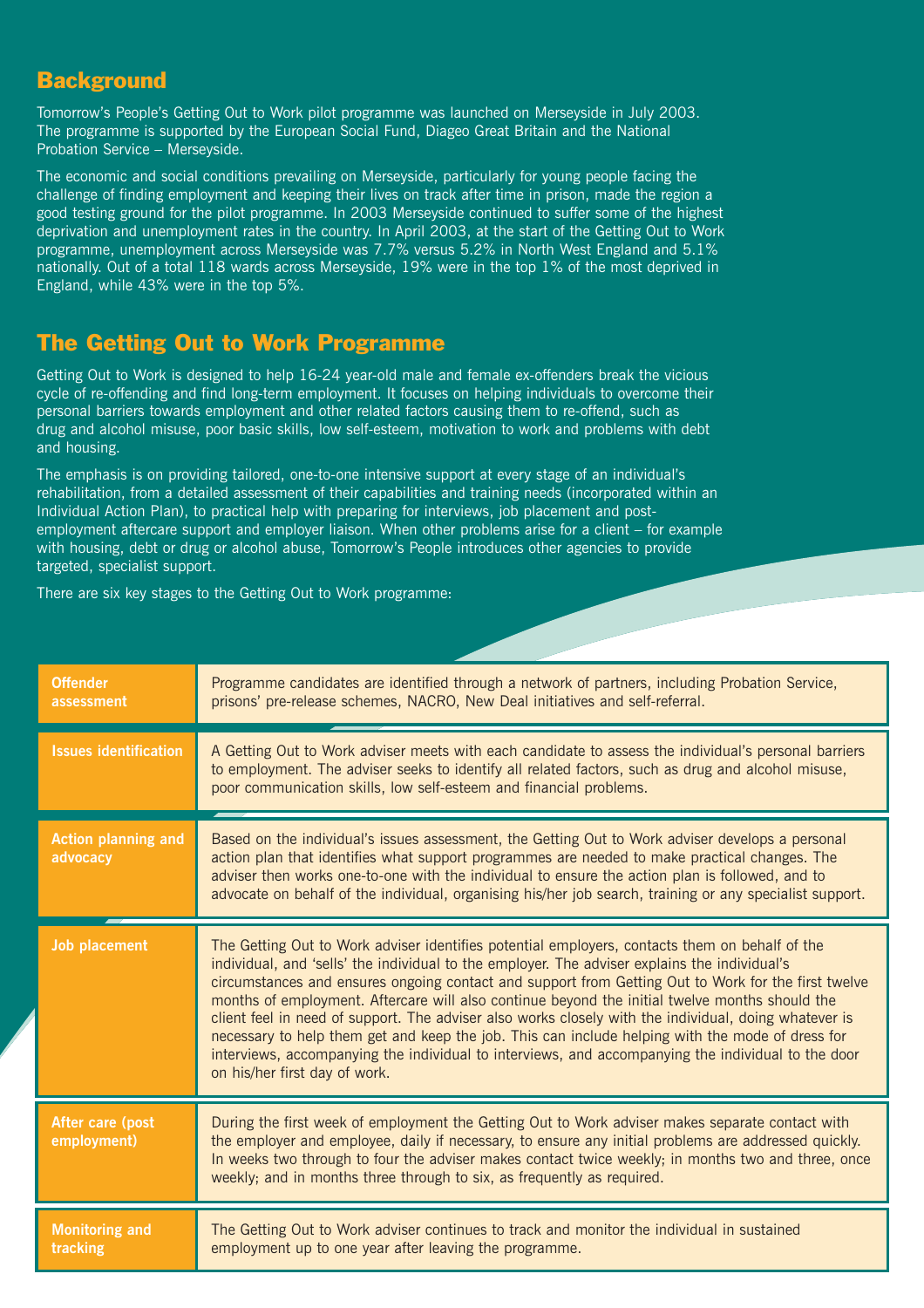#### The vulnerability of young ex-offenders

Young offenders are among those facing the greatest barriers to sustainable employment, with the result that re-offending continues to be a chronic problem amongst this group. According to the Home Office, more than half of all exoffenders, and almost 75% of those with 11 or more convictions, will be charged with further offences.

The Social Exclusion Unit has identified nine key factors contributing to re-offending rates: education; employment; drug and alcohol abuse; mental and physical health; attitudes and self-control; institutionalisation and inadequate life skills; housing; financial support and debt and family networks. While employment is often the single most important factor in reducing re-offending rates, all causes can play a significant role, so it is important that initiatives targeting ex-offenders must work in concert with each other.

With only 23% of young exoffenders having a paid job arranged before their release from prison, they form a very vulnerable group within society. To reduce the risks of re-offending it is vital that an extra level of support is provided to help individuals rehabilitate themselves when they leave prison.

**Tomorrow's People's Getting Out to Work programme takes a holistic approach to helping re-offenders tackle the challenge of finding sustainable employment.** 

**Tomorrow's People has established a network of multi-agency partnerships at local, regional and national levels with private, public and voluntary sector bodies to help young ex-offenders address the various issues they face. Tomorrow's People's goal is to help each individual gain the necessary life skills and qualifications to enable them to find and keep a long-term job.**

#### Positive Outcomes On Merseyside

The Getting Out to Work programme continues to run on Merseyside. The outcomes described below relate to those who registered in the first year of the programme, which ran from 1 April 2003 to 31 March 2004. Of the 110 young ex-offenders who registered, the following positive outcomes have so far been achieved:

- 19 clients successfully obtained work, 17 of whom were still employed at 30 June 2004, with one of the two who no longer had a job returning to Tomorrow's People for further support. Tomorrow's People will continue to monitor this group and provide ongoing support until each individual has been in a job for a year.
- 19 clients started training; seven of whom found jobs as a result of this; four remain in training; eight dropped out of the programme.
- 39 clients were still engaged in job search activities as at 30 June 2004, with Tomorrow's People continuing to provide one-to-one support.
- Success rates improved with age. Of the 30 clients aged 18-20, 4 (13%) obtained a job. For clients aged 21-22, the results were six out of 30  $(20\%)$ . and for those aged 23-24, 8 out of 20 (40%).

Clients gained work in a range of industries, with the most common jobs found in heavy industry (5 clients), retail (3), construction (2) and sports and leisure (2). Those with higher qualifications were more likely to obtain sustainable jobs than those with lesser or no qualifications – for example, 11 out of 39 clients (28%) with NVQ 1 or higher qualifications.

Not surprisingly the nature of young offenders means that they are a difficult population to monitor over a sustained period – it can be difficult to keep in touch with them, particularly if they drop out of the programme or leave their job. Against this background, it is inevitable that Tomorrow's People would lose contact with some of the individuals who registered – three notified Tomorrow's People that they had moved out of the area, while 54 others dropped contact, so Tomorrow's People is unable to report an outcome for these people.

These outcomes demonstrate that Tomorrow's People's Getting Out to Work model of personalised, intensive support for ex-offenders can significantly improve their chances of finding long-term sustainable employment.

#### Independent Assessment of Getting Out to Work On Merseyside

Tomorrow's People commissioned the New Economics Foundation (nef) to conduct an independent evaluation of the Getting Out to Work project on Merseyside, which assessed the initiative's impact in terms of its effectiveness and its social and economic return to the wider community. A full copy of nef's evaluation report is available from Tomorrow's People.

nef's findings included:

- In its first 12 months the Getting Out to Work programme placed 17% of its clients into jobs, exceeding funding objectives and regional averages.
- Re-offending rates for Getting Out to Work clients were 15-20% lower than national averages.
- Over a five-year period Getting Out to Work clients will benefit on average by an incremental £3,700 per year, which does not include other less tangible benefits like improved life stability, which over the long-term can generate significant social impact for the client.